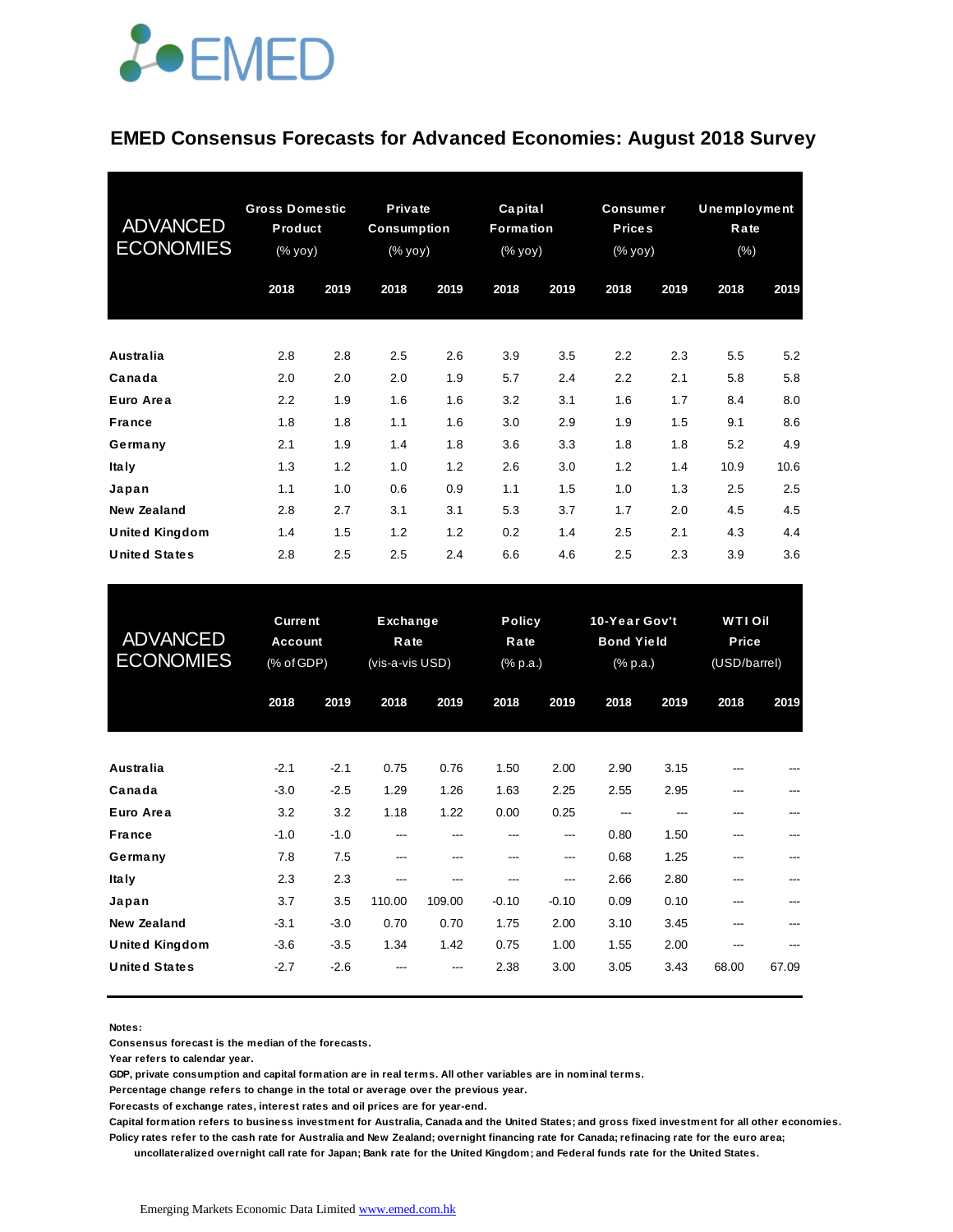

#### **EMED Consensus Forecasts for Emerging Markets: August 2018 Survey**

| <b>EMERGING</b><br><b>MARKETS</b> | <b>Gross Domestic</b><br>Product<br>$(\%$ yoy)<br>2018<br>2019 |     | <b>Private</b><br><b>Consumption</b><br>(% yoy)<br>2018 | 2019 | <b>Fixed</b><br>Investment<br>(% yoy)<br>2018 | 2019 | Consumer<br><b>Prices</b><br>(% yoy)<br>2018 | 2019 | <b>Unemployment</b><br>Rate<br>$(\% )$<br>2018 | 2019              |
|-----------------------------------|----------------------------------------------------------------|-----|---------------------------------------------------------|------|-----------------------------------------------|------|----------------------------------------------|------|------------------------------------------------|-------------------|
|                                   |                                                                |     |                                                         |      |                                               |      |                                              |      |                                                |                   |
| Argentina                         | 1.1                                                            | 2.0 | 1.4                                                     | 1.8  | $-2.4$                                        | 3.3  | 27.7                                         | 18.6 | 8.1                                            | 8.2               |
| <b>Brazil</b>                     | 2.0                                                            | 2.5 | 2.3                                                     | 2.3  | 4.8                                           | 4.2  | 3.6                                          | 4.3  | 12.1                                           | 11.2              |
| Chile                             | 3.4                                                            | 3.2 | 3.3                                                     | 3.1  | 4.0                                           | 3.5  | 2.5                                          | 3.0  | 6.8                                            | 6.7               |
| China                             | 6.5                                                            | 6.3 | 7.9                                                     | 7.8  | 5.8                                           | 4.9  | 2.1                                          | 2.2  | 4.0                                            | 4.0               |
| Colombia                          | 2.5                                                            | 3.0 | 2.3                                                     | 2.9  | 2.7                                           | 4.4  | 3.3                                          | 3.4  | 9.9                                            | 10.0              |
| <b>Czech Republic</b>             | 3.5                                                            | 3.0 | 2.9                                                     | 2.0  | 4.9                                           | 3.5  | 2.0                                          | 2.1  | 2.5                                            | 2.2               |
| <b>Hong Kong</b>                  | 3.5                                                            | 2.5 | 3.4                                                     | 2.5  | 2.3                                           | 1.6  | 2.2                                          | 2.2  | 3.3                                            | 3.3               |
| Hungary                           | 3.8                                                            | 3.0 | 4.0                                                     | 3.6  | 8.9                                           | 2.5  | 2.5                                          | 3.0  | 3.9                                            | 3.8               |
| India                             | 7.4                                                            | 7.5 | 7.0                                                     | 6.5  | 8.5                                           | 9.2  | 4.7                                          | 4.7  | $\cdots$                                       | $\qquad \qquad -$ |
| Indonesia                         | 5.2                                                            | 5.4 | 5.1                                                     | 5.3  | 6.2                                           | 4.6  | 3.8                                          | 4.1  | 5.5                                            | 5.4               |
| Malaysia                          | 5.3                                                            | 5.0 | 5.6                                                     | 4.6  | 5.3                                           | 8.0  | 2.6                                          | 2.5  | 3.3                                            | 3.2               |
| <b>Mexico</b>                     | 2.1                                                            | 2.2 | 2.5                                                     | 2.2  | 1.3                                           | 1.5  | 4.2                                          | 3.6  | 3.4                                            | 3.6               |
| <b>Philippines</b>                | 6.5                                                            | 6.5 | 5.9                                                     | 5.8  | 10.0                                          | 10.2 | 4.5                                          | 3.9  | 5.4                                            | 5.0               |
| Poland                            | 4.4                                                            | 3.4 | 4.3                                                     | 3.7  | 8.0                                           | 6.5  | 1.9                                          | 2.4  | 4.3                                            | 4.0               |
| Russia                            | 1.8                                                            | 1.7 | 3.0                                                     | 2.4  | 3.3                                           | 2.9  | 3.1                                          | 4.0  | 5.0                                            | 4.9               |
| Singapore                         | 3.0                                                            | 2.8 | 2.9                                                     | 3.7  | 1.5                                           | 3.5  | 0.8                                          | 1.2  | 2.2                                            | 2.3               |
| South Korea                       | 2.9                                                            | 2.8 | 2.7                                                     | 2.5  | 2.6                                           | 2.8  | 1.7                                          | 2.0  | 3.6                                            | 3.6               |
| <b>Taiwan</b>                     | 2.7                                                            | 2.4 | 2.5                                                     | 2.1  | 2.8                                           | 1.3  | 1.5                                          | 1.4  | 3.7                                            | 3.8               |
| <b>Thailand</b>                   | 4.2                                                            | 3.7 | 3.5                                                     | 3.2  | 4.5                                           | 4.6  | 1.2                                          | 1.5  | 1.0                                            | 0.8               |
| <b>Turkey</b>                     | 4.5                                                            | 3.6 | 4.3                                                     | 2.5  | 4.4                                           | 2.5  | 12.0                                         | 10.5 | 10.9                                           | 10.9              |

|                       | <b>Money</b>         |                      | <b>Merchandise</b> |      |                | <b>Merchandise</b><br>Current |                |        | <b>Exchange</b> |       |  |
|-----------------------|----------------------|----------------------|--------------------|------|----------------|-------------------------------|----------------|--------|-----------------|-------|--|
| <b>EMERGING</b>       | Supply M2            |                      | <b>Exports</b>     |      | <b>Imports</b> |                               | <b>Account</b> |        | Rate            |       |  |
| <b>MARKETS</b>        | (% yoy)              |                      | $(%$ (% yoy)       |      | $(\%$ yoy)     |                               | (% of GDP)     |        | (vis-a-vis USD) |       |  |
|                       | 2018                 | 2019                 | 2018               | 2019 | 2018           | 2019                          | 2018           | 2019   | 2018            | 2019  |  |
|                       |                      |                      |                    |      |                |                               |                |        |                 |       |  |
|                       |                      |                      |                    |      |                |                               |                |        |                 |       |  |
| Argentina             | 28.6                 | 23.3                 | 3.7                | 5.4  | 2.0            | 3.2                           | $-4.8$         | $-4.3$ | 28.57           | 32.00 |  |
| <b>Brazil</b>         | 6.4                  | 6.8                  | 5.1                | 3.2  | 11.4           | 6.9                           | $-1.1$         | $-1.7$ | 3.68            | 3.60  |  |
| Chile                 | 11.0                 | 9.0                  | 6.6                | 4.8  | 7.5            | 5.4                           | $-1.6$         | $-1.5$ | 615             | 611   |  |
| China                 | 8.4                  | 8.4                  | 6.6                | 4.5  | 11.5           | 5.6                           | 1.1            | 1.0    | 6.60            | 6.53  |  |
| Colombia              | 11.1                 | 12.3                 | 5.9                | 3.0  | 5.1            | 6.1                           | $-2.9$         | $-3.0$ | 2980            | 2975  |  |
| <b>Czech Republic</b> | $\sim$ $\sim$ $\sim$ | $\sim$ $\sim$ $\sim$ | 4.7                | 3.9  | 6.2            | 3.1                           | 0.5            | 0.6    | 22.0            | 21.6  |  |
| <b>Hong Kong</b>      | 7.4                  | 7.7                  | 4.6                | 5.0  | 4.6            | 3.9                           | 3.3            | 3.2    | 7.82            | 7.80  |  |
| Hungary               | 4.1                  | $---$                | 6.3                | 2.4  | 7.4            | 2.7                           | 2.2            | 2.1    | 262             | 267   |  |
| India                 | 11.0                 | $\cdots$             | 10.5               | 7.1  | 9.3            | 7.0                           | $-1.9$         | $-2.2$ | 67.4            | 65.0  |  |
| Indonesia             | 12.0                 | $\cdots$             | 5.9                | 9.0  | 8.5            | 10.1                          | $-2.1$         | $-2.2$ | 14000           | 14306 |  |
| Malaysia              | 3.9                  | $\cdots$             | 7.0                | 7.0  | 7.0            | 8.5                           | 3.0            | 2.7    | 3.98            | 3.90  |  |
| <b>Mexico</b>         | 9.6                  | 9.5                  | 9.5                | 6.2  | 8.9            | 6.9                           | $-1.8$         | $-1.8$ | 19.0            | 19.0  |  |
| <b>Philippines</b>    | 15.8                 | 11.9                 | 6.8                | 10.0 | 7.4            | 9.5                           | $-1.0$         | $-1.2$ | 52.8            | 53.5  |  |
| <b>Poland</b>         | 8.5                  | 7.8                  | 7.0                | 6.6  | 7.8            | 6.9                           | $-0.7$         | $-0.9$ | 3.55            | 3.50  |  |
| Russia                | 10.5                 | 10.0                 | 3.5                | 11.6 | 8.9            | 2.3                           | 3.9            | 3.8    | 60.7            | 61.4  |  |
| Singapore             | 6.2                  | $\cdots$             | 4.6                | 8.3  | 5.6            | 8.7                           | 19.2           | 19.0   | 1.37            | 1.33  |  |
| South Korea           | 6.3                  | 6.2                  | 5.3                | 4.4  | 5.6            | 3.4                           | 5.0            | 5.0    | 1101            | 1060  |  |
| Taiwan                | 4.1                  | 4.0                  | 6.6                | 6.9  | 8.7            | 7.3                           | 13.7           | 13.2   | 30.2            | 30.0  |  |
| <b>Thailand</b>       | 5.0                  | 6.0                  | 8.3                | 5.3  | 12.2           | 6.5                           | 8.8            | 7.5    | 32.5            | 31.6  |  |
| Turkey                | 14.7                 | 17.0                 | 5.2                | 4.9  | 5.7            | 2.6                           | $-6.0$         | $-5.3$ | 4.60            | 4.91  |  |
|                       |                      |                      |                    |      |                |                               |                |        |                 |       |  |

**Notes:** 

**Consensus forecast is the median of the forecasts.**

**Year refers to calendar year except for India for which fiscal year (April to March) is used. GDP, private consumption and fixed investment are in real terms. All other variables are in nominal terms.**

**Percentage change refers to change in the total or average over the previous year, except for money supply growth which is based on year-end figures.**

**Forecasts of exchange rates and interest rates are for year-end.**

**Forecasts for India are FY18/19 and FY19/20**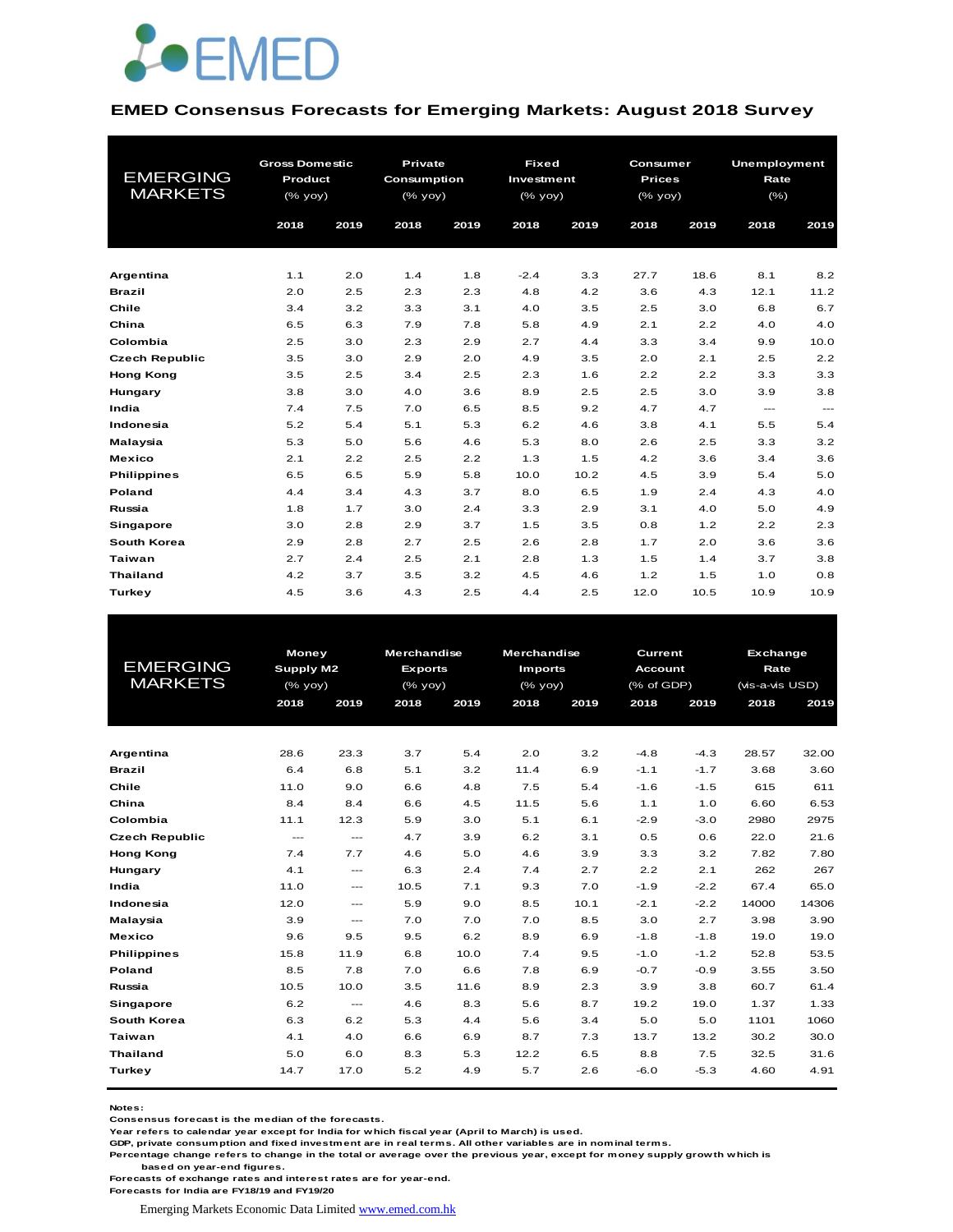## **JOEMED**

### **EMED Consensus Forecasts for the United States: August 2018 Survey**

| <b>UNITED STATES</b>             |      | <b>Gross Domestic</b><br>Product<br>(% yoy) |      | <b>Consumer</b><br><b>Prices</b><br>(% yoy) | <b>UNITED STATES</b>                | <b>Gross Domestic</b><br>Product<br>$(% \mathsf{Y}^{\prime }\mathsf{Y}^{\prime })$ (% $\mathsf{Y}^{\prime }\mathsf{Y}^{\prime }\mathsf{Y}^{\prime })$ |      | Consumer<br><b>Prices</b><br>(% yoy) |      |
|----------------------------------|------|---------------------------------------------|------|---------------------------------------------|-------------------------------------|-------------------------------------------------------------------------------------------------------------------------------------------------------|------|--------------------------------------|------|
|                                  | 2018 | 2019                                        | 2018 | 2019                                        |                                     | 2018                                                                                                                                                  | 2019 | 2018                                 | 2019 |
| <b>ABN AMRO</b>                  | 3.0  | 2.7                                         | 2.4  | 2.2                                         | <b>Kiel Institute</b>               | 2.5                                                                                                                                                   | 1.9  | 2.3                                  | 2.2  |
| <b>Action Economics</b>          | 3.0  | 3.0                                         | 2.5  | 2.4                                         | <b>Moody's Analytics</b>            | 3.0                                                                                                                                                   | 2.7  | 2.6                                  | 2.5  |
| <b>AIB Global Treasury</b>       | 2.6  | 2.1                                         | 2.4  | 2.2                                         | <b>Mortgage Bankers Association</b> | 2.9                                                                                                                                                   | 2.3  | 2.5                                  | 2.3  |
| <b>Allianz</b>                   | 2.6  | 2.2                                         | 2.3  | 2.4                                         | <b>NAR</b>                          | 3.0                                                                                                                                                   | 2.7  | 2.9                                  | 2.7  |
| <b>Bank Julius Baer</b>          | 2.9  | 2.7                                         | 2.5  | 2.3                                         | <b>National Bank of Canada</b>      | 3.0                                                                                                                                                   | 2.3  | 2.5                                  | 2.3  |
| <b>BayernLB</b>                  | 2.9  | 2.6                                         | 2.5  | 2.1                                         | <b>NIESR</b>                        | 2.9                                                                                                                                                   | 2.7  | 2.3                                  | 2.3  |
| <b>BBVA</b>                      | 2.8  | 2.8                                         | 2.6  | 2.7                                         | <b>Northern Trust</b>               | 3.0                                                                                                                                                   | 2.4  | 2.5                                  | 2.5  |
| <b>Berenberg Capital Markets</b> | 2.9  | 2.8                                         | 2.6  | 2.3                                         | <b>OCBC Bank</b>                    | 2.8                                                                                                                                                   | 2.4  | 2.5                                  | 2.4  |
| <b>BMO Capital Markets</b>       | 2.8  | 2.5                                         | 2.2  | 2.1                                         | <b>PNC</b>                          | 3.0                                                                                                                                                   | 2.9  | 2.7                                  | 2.3  |
| <b>BNP Paribas</b>               | 3.0  | 2.0                                         | 2.5  | 2.1                                         | Prometeia                           | 2.9                                                                                                                                                   | 2.4  | 2.7                                  | 2.2  |
| <b>Capital Economics</b>         | 2.9  | 2.0                                         | 2.3  | 2.2                                         | <b>Raymond James</b>                | 2.7                                                                                                                                                   | 1.9  | 2.6                                  | 2.0  |
| <b>CIBC World Markets</b>        | 2.9  | 1.9                                         | 2.7  | 2.5                                         | Royal Bank of Canada                | 2.8                                                                                                                                                   | 2.4  | 2.6                                  | 2.5  |
| <b>Comerica Bank</b>             | 2.8  | 2.8                                         | 2.6  | 2.3                                         | <b>Schroders</b>                    | 2.9                                                                                                                                                   | 2.6  | 2.8                                  | 2.4  |
| Commerzbank                      | 2.8  | 2.3                                         | 2.5  | 2.5                                         | Scotia Capital                      | 2.8                                                                                                                                                   | 2.3  | 2.6                                  | 2.3  |
| <b>Credit Agricole</b>           | 3.1  | 2.9                                         | 2.5  | 2.1                                         | <b>Societe Generale</b>             | 2.8                                                                                                                                                   | 1.6  | 2.5                                  | 2.0  |
| <b>Credit Suisse</b>             | 2.8  | 2.4                                         | 2.4  | 2.0                                         | <b>Standard &amp; Poor's</b>        | 3.0                                                                                                                                                   | 2.5  | 2.2                                  | 2.2  |
| Daiwa Institute of Research      | 2.7  | 2.3                                         | 2.5  | 2.2                                         | <b>TD Economics</b>                 | 3.0                                                                                                                                                   | 2.8  | 2.5                                  | 2.1  |
| Danske Bank                      | 2.5  | 2.3                                         | 2.5  | 2.0                                         | <b>UOB</b>                          | 2.5                                                                                                                                                   | 2.3  | 2.5                                  | 2.5  |
| <b>DBS Bank</b>                  | 2.6  | 2.5                                         | 1.8  | 1.8                                         | <b>Wells Fargo</b>                  | 2.9                                                                                                                                                   | 3.0  | 2.5                                  | 2.5  |
| Deka Bank                        | 2.8  | 1.9                                         | 2.6  | 2.4                                         |                                     |                                                                                                                                                       |      |                                      |      |
| <b>Desjardins</b>                | 2.8  | 2.5                                         | 2.5  | 2.0                                         |                                     |                                                                                                                                                       |      |                                      |      |
| <b>DIW Berlin</b>                | 2.8  | 2.5                                         | 2.6  | 2.1                                         |                                     |                                                                                                                                                       |      |                                      |      |
| <b>DZ Bank</b>                   | 2.9  | 2.5                                         | 2.6  | 2.6                                         | <b>CONSENSUS</b>                    |                                                                                                                                                       |      |                                      |      |
| <b>Fannie Mae</b>                | 2.8  | 2.6                                         | 2.6  | 2.3                                         | <b>Median</b>                       | 2.8                                                                                                                                                   | 2.5  | 2.5                                  | 2.3  |
| <b>First Trust Advisors</b>      | 3.0  | 3.0                                         | 2.5  | 2.5                                         | Mean                                | 2.8                                                                                                                                                   | 2.4  | 2.5                                  | 2.3  |
| <b>Freddie Mac</b>               | 2.7  | 2.5                                         | 2.6  | 2.4                                         | High                                | 3.1                                                                                                                                                   | 3.0  | 2.9                                  | 2.7  |
| <b>ING</b>                       | 3.0  | 2.6                                         | 2.6  | 2.2                                         | Low                                 | 2.5                                                                                                                                                   | 1.6  | 1.8                                  | 1.8  |
| Intesa Sanpaolo                  | 2.8  | 2.6                                         | 2.6  | 1.8                                         | <b>Standard Deviation</b>           | 0.1                                                                                                                                                   | 0.3  | 0.2                                  | 0.2  |
| Continues in the next column     |      |                                             |      |                                             |                                     |                                                                                                                                                       |      |                                      |      |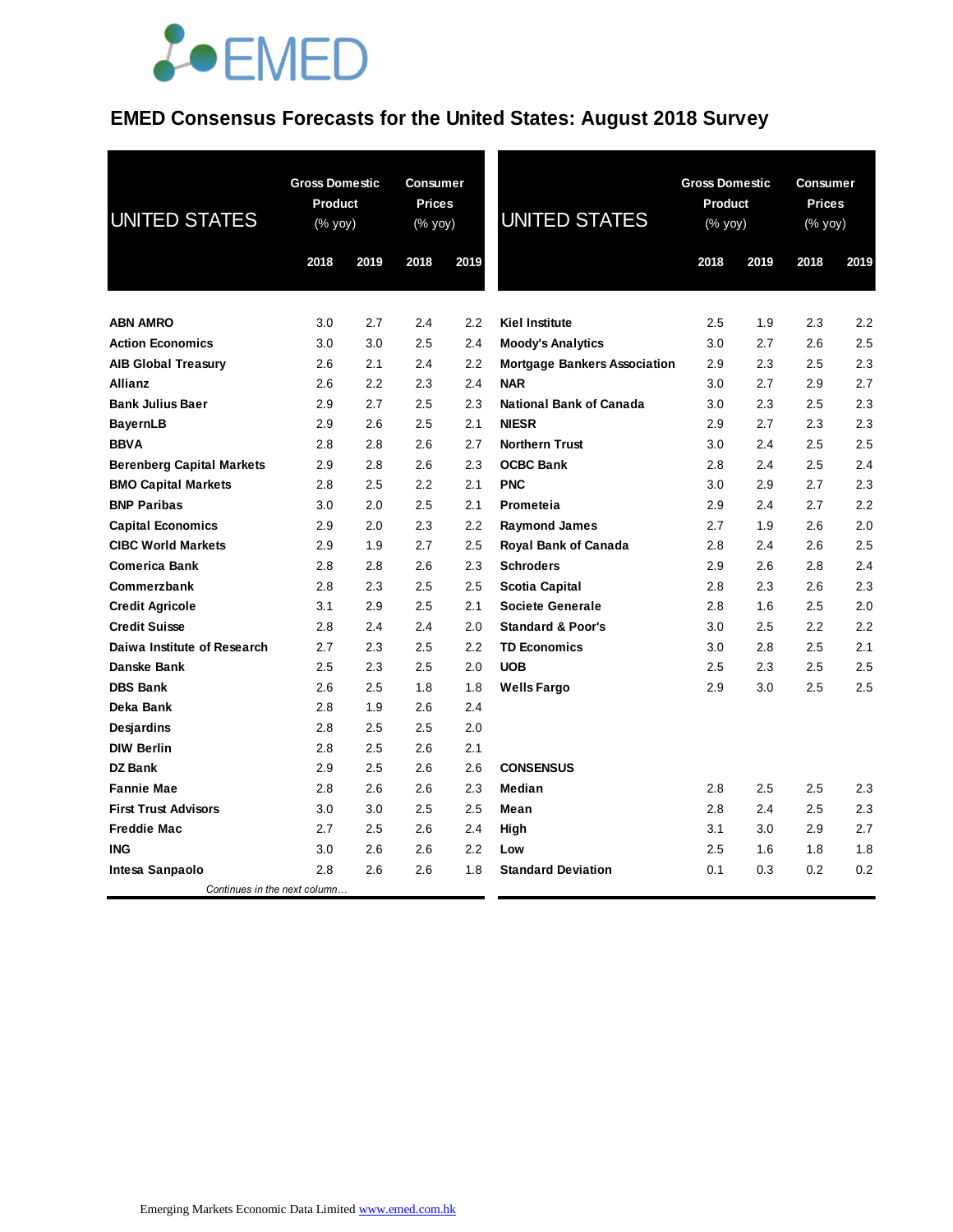

### **EMED Consensus Forecasts for the Euro Area: August 2018 Survey**

| <b>EURO AREA</b>                 | <b>Gross Domestic</b><br><b>Product</b><br>(% yoy) |      | <b>Consumer</b><br><b>Prices</b><br>$(%$ yoy $)$ |      | <b>EURO AREA</b>            | <b>Gross Domestic</b><br>Product<br>(% yoy) |      | <b>Consumer</b><br><b>Prices</b><br>(% yoy) |      |
|----------------------------------|----------------------------------------------------|------|--------------------------------------------------|------|-----------------------------|---------------------------------------------|------|---------------------------------------------|------|
|                                  | 2018                                               | 2019 | 2018                                             | 2019 |                             | 2018                                        | 2019 | 2018                                        | 2019 |
| <b>ABN AMRO</b>                  | 2.2                                                | 2.1  | 1.7                                              | 1.4  | Intesa Sanpaolo             | 2.0                                         | 1.8  | 1.7                                         | 1.8  |
| <b>AIB Global Treasury</b>       | 2.3                                                | 1.9  | 1.6                                              | 1.6  | <b>Kiel Institute</b>       | 2.3                                         | 2.0  | 1.7                                         | 1.7  |
| <b>Allianz</b>                   | 2.2                                                | 2.0  | 1.5                                              | 1.7  | <b>Moody's Analytics</b>    | 2.0                                         | 1.9  | 1.6                                         | 1.6  |
| <b>Bank Julius Baer</b>          | 2.2                                                | 1.7  | 1.8                                              | 1.8  | <b>NIESR</b>                | 2.4                                         | 2.2  | 1.6                                         | 1.6  |
| <b>BayernLB</b>                  | 2.1                                                | 1.6  | 1.6                                              | 1.7  | <b>OCBC Bank</b>            | 2.3                                         | 2.0  | 1.7                                         | 1.5  |
| <b>Berenberg Capital Markets</b> | 2.0                                                | 2.0  | 1.7                                              | 1.6  | Prometeia                   | 2.1                                         | 1.8  | 1.7                                         | 1.8  |
| <b>BMO Capital Markets</b>       | 2.1                                                | 1.8  | 1.8                                              | 1.9  | <b>Royal Bank of Canada</b> | 2.1                                         | 1.7  | 1.6                                         | 1.5  |
| <b>BNP Paribas</b>               | 2.2                                                | 1.7  | 1.9                                              | 1.8  | <b>Schroders</b>            | 2.4                                         | 2.1  | 1.6                                         | 1.5  |
| <b>Capital Economics</b>         | 2.2                                                | 2.0  | 1.7                                              | 1.0  | <b>Scotia Capital</b>       | 2.3                                         | 2.3  | 1.9                                         | 1.7  |
| <b>CIBC World Markets</b>        | 2.1                                                | 1.5  | 1.6                                              | 1.9  | Societe Generale            | 2.2                                         | 1.9  | 1.6                                         | 1.3  |
| Commerzbank                      | 2.0                                                | 1.8  | 1.7                                              | 1.4  | <b>TD Economics</b>         | 2.1                                         | 1.9  | 1.7                                         | 1.6  |
| <b>Credit Agricole</b>           | 2.2                                                | 2.0  | 1.6                                              | 1.5  | <b>UOB</b>                  | 2.3                                         | 1.9  | 1.5                                         | 1.6  |
| <b>Credit Suisse</b>             | 2.1                                                | 2.0  | 1.8                                              | 1.7  | <b>Wells Fargo</b>          | 2.1                                         | 1.9  | 1.7                                         | 1.7  |
| Danske Bank                      | 2.0                                                | 1.7  | 1.7                                              | 1.4  |                             |                                             |      |                                             |      |
| <b>DBS Bank</b>                  | 2.2                                                | 2.2  | 1.4                                              | 1.4  |                             |                                             |      |                                             |      |
| Deka Bank                        | 2.2                                                | 1.7  | 1.7                                              | 1.7  | <b>CONSENSUS</b>            |                                             |      |                                             |      |
| <b>DIW Berlin</b>                | 2.0                                                | 1.7  | 1.9                                              | 1.8  | Median                      | 2.2                                         | 1.9  | 1.7                                         | 1.7  |
| <b>DZ Bank</b>                   | 1.9                                                | 1.5  | 1.6                                              | 1.7  | Mean                        | 2.2                                         | 1.9  | 1.7                                         | 1.6  |
| <b>ETLA</b>                      | 2.0                                                | 1.7  | 1.5                                              | 1.8  | High                        | 2.4                                         | 2.3  | 1.9                                         | 1.9  |
| <b>EUROFER</b>                   | 2.1                                                | 1.8  | 1.9                                              | 1.8  | Low                         | 1.9                                         | 1.5  | 1.4                                         | 1.0  |
| <b>ING</b>                       | 2.4                                                | 1.8  | 1.5                                              | 1.7  | <b>Standard Deviation</b>   | 0.1                                         | 0.2  | 0.1                                         | 0.2  |
| Continues in the next column     |                                                    |      |                                                  |      |                             |                                             |      |                                             |      |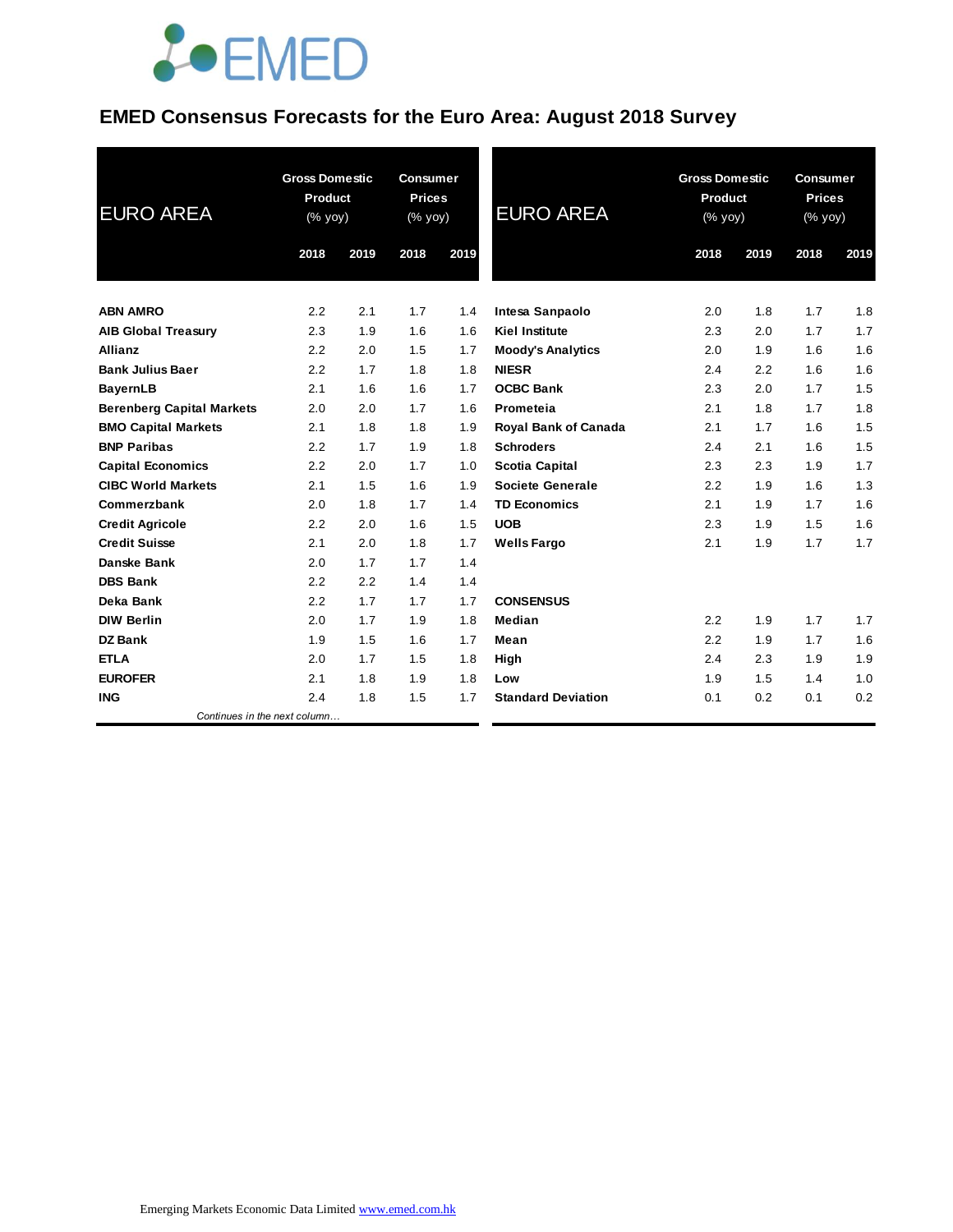# **JOEMED**

#### **EMED Consensus Forecasts for Japan: August 2018 Survey**

| <b>JAPAN</b>                     | <b>Gross Domestic</b><br><b>Product</b><br>(% yoy) |      | <b>Consumer</b><br><b>Prices</b><br>(% yoy) |      | <b>JAPAN</b>              | <b>Gross Domestic</b><br>Product<br>(% yoy) |      | <b>Consumer</b><br><b>Prices</b><br>(% yoy) |      |
|----------------------------------|----------------------------------------------------|------|---------------------------------------------|------|---------------------------|---------------------------------------------|------|---------------------------------------------|------|
|                                  | 2018                                               | 2019 | 2018                                        | 2019 |                           | 2018                                        | 2019 | 2018                                        | 2019 |
| <b>ABN AMRO</b>                  | 1.1                                                | 0.9  | 1.0                                         | 0.8  | <b>JCER</b>               | 1.0                                         | 0.9  | 1.0                                         | 1.7  |
| <b>AIB Global Treasury</b>       | 1.4                                                | 1.1  | 1.0                                         | 0.5  | <b>Kiel Institute</b>     | 1.5                                         | 1.3  | 0.7                                         | 1.8  |
| <b>Allianz</b>                   | 1.2                                                | 1.0  | 1.2                                         | 1.5  | <b>Mizuho Securities</b>  | 1.1                                         | 1.1  | 1.2                                         | 1.2  |
| <b>Bank Julius Baer</b>          | 0.8                                                | 1.0  | 0.7                                         | 0.5  | <b>Moody's Analytics</b>  | 0.9                                         | 0.7  | 0.8                                         | 1.0  |
| Bank of Tokyo-Mitsubishi UFJ     | 1.2                                                | 0.9  | 1.1                                         | 1.5  | <b>NIESR</b>              | 1.0                                         | 1.0  | 0.8                                         | 1.4  |
| <b>BayernLB</b>                  | 0.6                                                | 0.5  | 0.8                                         | 1.0  | <b>OCBC Bank</b>          | 1.2                                         | 1.0  | 1.0                                         | 1.0  |
| <b>Berenberg Capital Markets</b> | 1.0                                                | 1.0  | 1.0                                         | 1.3  | Prometeia                 | 0.8                                         | 1.2  | 1.0                                         | 1.4  |
| <b>BMO Capital Markets</b>       | 1.4                                                | 1.2  | 0.8                                         | 1.4  | <b>Schroders</b>          | 1.3                                         | 1.1  | 1.2                                         | 1.4  |
| <b>BNP Paribas</b>               | 0.8                                                | 0.6  | 0.9                                         | 0.8  | <b>Scotia Capital</b>     | 1.1                                         | 0.9  | 1.0                                         | 2.3  |
| <b>Capital Economics</b>         | 1.2                                                | 1.0  | 1.0                                         | 1.0  | <b>Societe Generale</b>   | 1.2                                         | 1.4  | 0.8                                         | 1.4  |
| <b>CIBC World Markets</b>        | 1.2                                                | 0.8  | 0.9                                         | 1.1  | <b>TD Economics</b>       | 1.0                                         | 1.3  | 1.1                                         | 1.3  |
| Commerzbank                      | 0.8                                                | 1.2  | 0.6                                         | 0.6  | <b>UOB</b>                | 1.8                                         | 1.9  | 1.8                                         | 1.9  |
| <b>Credit Agricole</b>           | 1.0                                                | 1.8  | 1.0                                         | 1.3  | <b>Wells Fargo</b>        | 0.9                                         | 1.0  | 0.7                                         | 0.7  |
| <b>Credit Suisse</b>             | 1.3                                                | 1.0  | 0.7                                         | 0.8  |                           |                                             |      |                                             |      |
| Daiwa Institute of Research      | 1.0                                                | 0.8  | 1.0                                         | 1.4  |                           |                                             |      |                                             |      |
| <b>DBS Bank</b>                  | 1.1                                                | 0.9  | 0.8                                         | 1.0  | <b>CONSENSUS</b>          |                                             |      |                                             |      |
| Deka Bank                        | 0.8                                                | 0.7  | 0.8                                         | 1.6  | <b>Median</b>             | 1.1                                         | 1.0  | 1.0                                         | 1.3  |
| <b>DIW Berlin</b>                | 1.1                                                | 1.0  | 1.0                                         | 1.1  | Mean                      | 1.1                                         | 1.0  | 1.0                                         | 1.2  |
| <b>DZ Bank</b>                   | 0.8                                                | 1.0  | 1.0                                         | 1.3  | High                      | 1.8                                         | 1.9  | 1.8                                         | 2.3  |
| <b>ING</b>                       | 1.8                                                | 1.3  | 1.3                                         | 1.9  | Low                       | 0.6                                         | 0.5  | 0.6                                         | 0.5  |
| Intesa Sanpaolo                  | 0.9                                                | 1.0  | 0.8                                         | 1.0  | <b>Standard Deviation</b> | 0.3                                         | 0.3  | 0.2                                         | 0.4  |
| Continues in the next column     |                                                    |      |                                             |      |                           |                                             |      |                                             |      |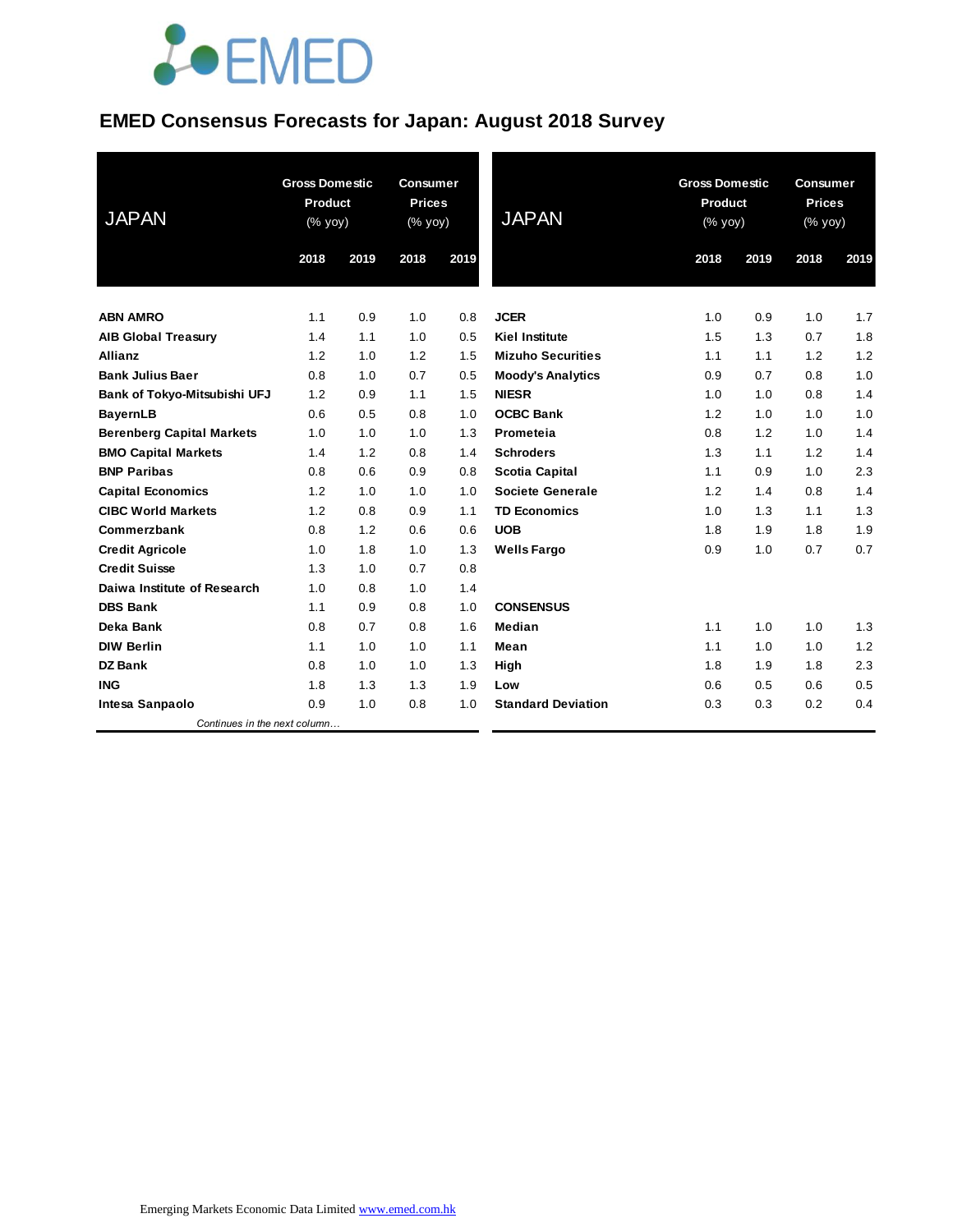# **JOEMED**

#### **EMED Consensus Forecasts for China: August 2018 Survey**

| <b>CHINA</b>                     | <b>Gross Domestic</b><br>Product<br>(% yoy) |      | <b>Consumer</b><br><b>Prices</b><br>(% yoy) |      | <b>CHINA</b>              | <b>Gross Domestic</b><br>Product<br>(% yoy) |      | <b>Consumer</b><br><b>Prices</b><br>(% yoy) |      |
|----------------------------------|---------------------------------------------|------|---------------------------------------------|------|---------------------------|---------------------------------------------|------|---------------------------------------------|------|
|                                  | 2018                                        | 2019 | 2018                                        | 2019 |                           | 2018                                        | 2019 | 2018                                        | 2019 |
| <b>ABN AMRO</b>                  | 6.5                                         | 6.0  | 2.5                                         | 2.5  | Intesa Sanpaolo           | 6.6                                         | 6.3  | 2.2                                         | 2.2  |
| <b>Allianz</b>                   | 6.5                                         | 6.2  | 2.5                                         | 2.8  | <b>Kiel Institute</b>     | 6.4                                         | 6.1  | 2.1                                         | 2.3  |
| <b>Bank Julius Baer</b>          | 6.5                                         | 6.2  | 1.9                                         | 2.2  | <b>Moody's Analytics</b>  | 6.7                                         | 6.4  | 1.9                                         | 2.5  |
| <b>Bank of East Asia</b>         | 6.5                                         | 6.3  | 2.1                                         | 2.2  | <b>NIESR</b>              | 6.6                                         | 6.3  | 1.9                                         | 2.2  |
| <b>BayernLB</b>                  | 6.6                                         | 6.2  | 2.2                                         | 2.4  | <b>OCBC Bank</b>          | 6.5                                         | 6.4  | 1.8                                         | 2.5  |
| <b>BBVA</b>                      | 6.3                                         | 6.0  | 2.2                                         | 2.5  | Prometeia                 | 6.5                                         | 5.9  | 2.3                                         | 2.6  |
| <b>Berenberg Capital Markets</b> | 6.6                                         | 6.4  | 2.2                                         | 2.2  | <b>Schroders</b>          | 6.6                                         | 6.4  | 2.4                                         | 2.0  |
| <b>BMO Capital Markets</b>       | 6.6                                         | 6.2  | 2.0                                         | 2.0  | <b>Scotia Capital</b>     | 6.6                                         | 6.3  | 2.1                                         | 2.5  |
| <b>BNP Paribas</b>               | 6.4                                         | 6.3  | 2.3                                         | 2.5  | <b>Societe Generale</b>   | 6.6                                         | 6.1  | 2.1                                         | 2.2  |
| <b>Capital Economics</b>         | 6.7                                         | 6.5  | 2.0                                         | 1.5  | <b>UOB</b>                | 6.7                                         | 6.6  | 2.1                                         | 2.2  |
| Commerzbank                      | 6.5                                         | 6.2  | 1.7                                         | 2.3  | <b>Wells Fargo</b>        | 6.6                                         | 6.0  | 2.0                                         | 2.3  |
| <b>Credit Agricole</b>           | 6.6                                         | 6.4  | 2.5                                         | 1.6  |                           |                                             |      |                                             |      |
| <b>Credit Suisse</b>             | 6.5                                         | 6.2  | 1.9                                         | 2.0  |                           |                                             |      |                                             |      |
| Daiwa Institute of Research      | 6.5                                         | 6.3  | 2.0                                         | 2.1  |                           |                                             |      |                                             |      |
| Danske Bank                      | 6.6                                         | 6.4  | 2.3                                         | 2.3  | <b>CONSENSUS</b>          |                                             |      |                                             |      |
| <b>DBS Bank</b>                  | 6.6                                         | 6.2  | 2.1                                         | 2.2  | Median                    | 6.6                                         | 6.3  | 2.1                                         | 2.2  |
| Deka Bank                        | 6.6                                         | 6.4  | 2.0                                         | 2.3  | Mean                      | 6.6                                         | 6.3  | 2.1                                         | 2.2  |
| <b>DIW Berlin</b>                | 6.5                                         | 6.3  | 2.0                                         | 2.4  | High                      | 6.8                                         | 6.7  | 2.5                                         | 2.8  |
| <b>DZ Bank</b>                   | 6.5                                         | 6.5  | 2.0                                         | 2.0  | Low                       | 6.3                                         | 5.9  | 1.7                                         | 1.5  |
| <b>ING</b>                       | 6.8                                         | 6.7  | 1.7                                         | 1.9  | <b>Standard Deviation</b> | 0.1                                         | 0.2  | 0.2                                         | 0.3  |
| Continues in the next column     |                                             |      |                                             |      |                           |                                             |      |                                             |      |